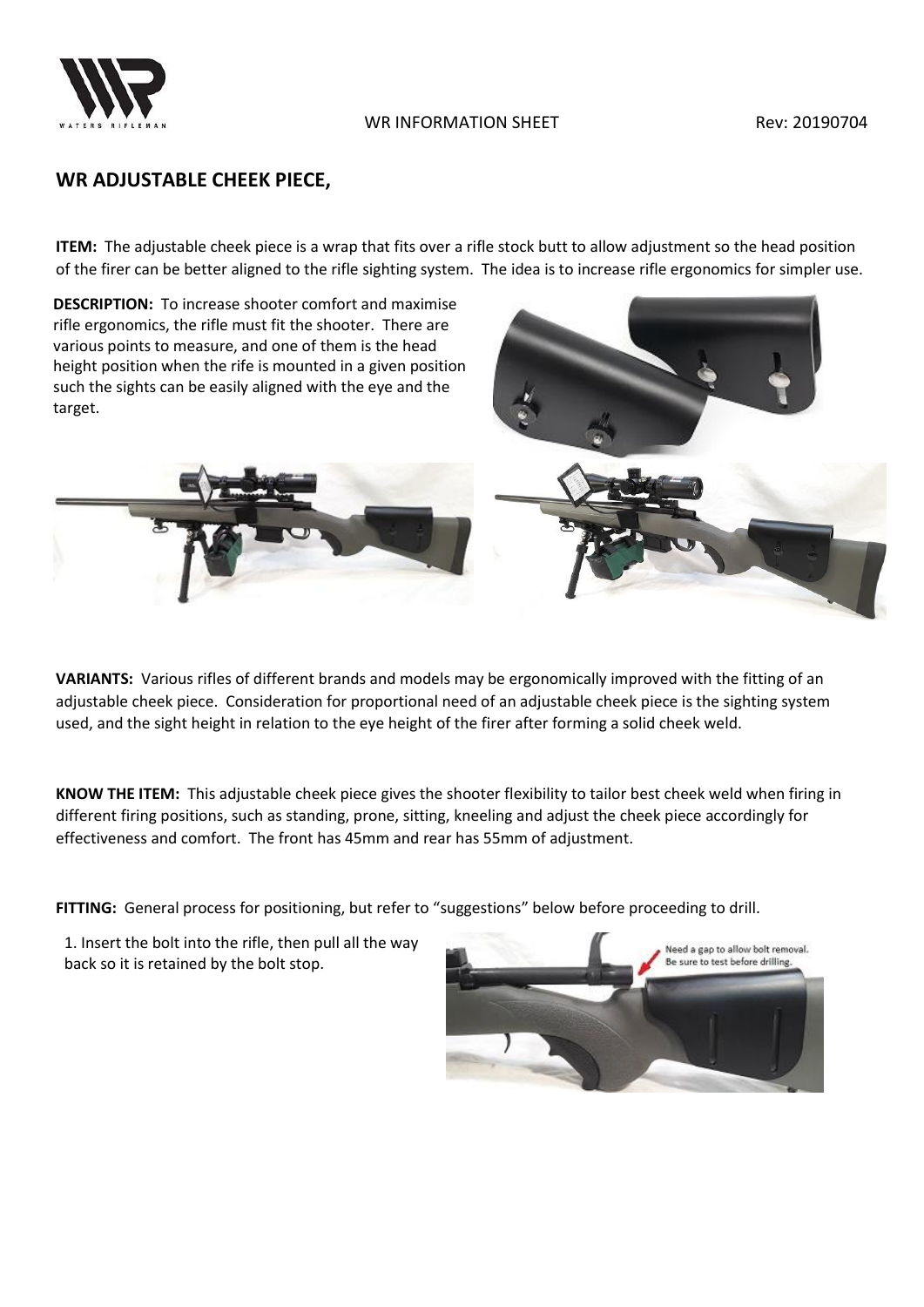2. Position the adjustable cheek piece sleeve over the butt stock cheek area.

Slide it forward until it is a 2-3 mm from the rear of the bolt.

Hold the sleeve in place, then attempt to completely remove the bolt, adjusting the sleeve position until the bolt can be removed without obstruction.

Where the cheek piece is, mark the stock in the top of the 4x sleeve bolt slots, approx 5mm below the very top of slot. This creates the position of the bolt holes for the sleeve.

3. Remove the sleeve and do a double check measurement of the marks to see they look correct and proportional.

4. If confident the bolt hole positions are correct, proceed to drill a small dia hole (eg. Dia 3mm) in all all 4 points.

5. Place the sleeve back on the butt stock, same place where it was first marked out. Do the new drilled holes look correct?

If not, take corrective action to correct.

If correct, remove sleeve and drill out the holes to dia 6mm.

6. Bolt the sleeve into place.

Place the bolt head and nuts on sides appropriate to you being a LH or RH for the shooter (the general preference is the nuts go on the off side).



Done!